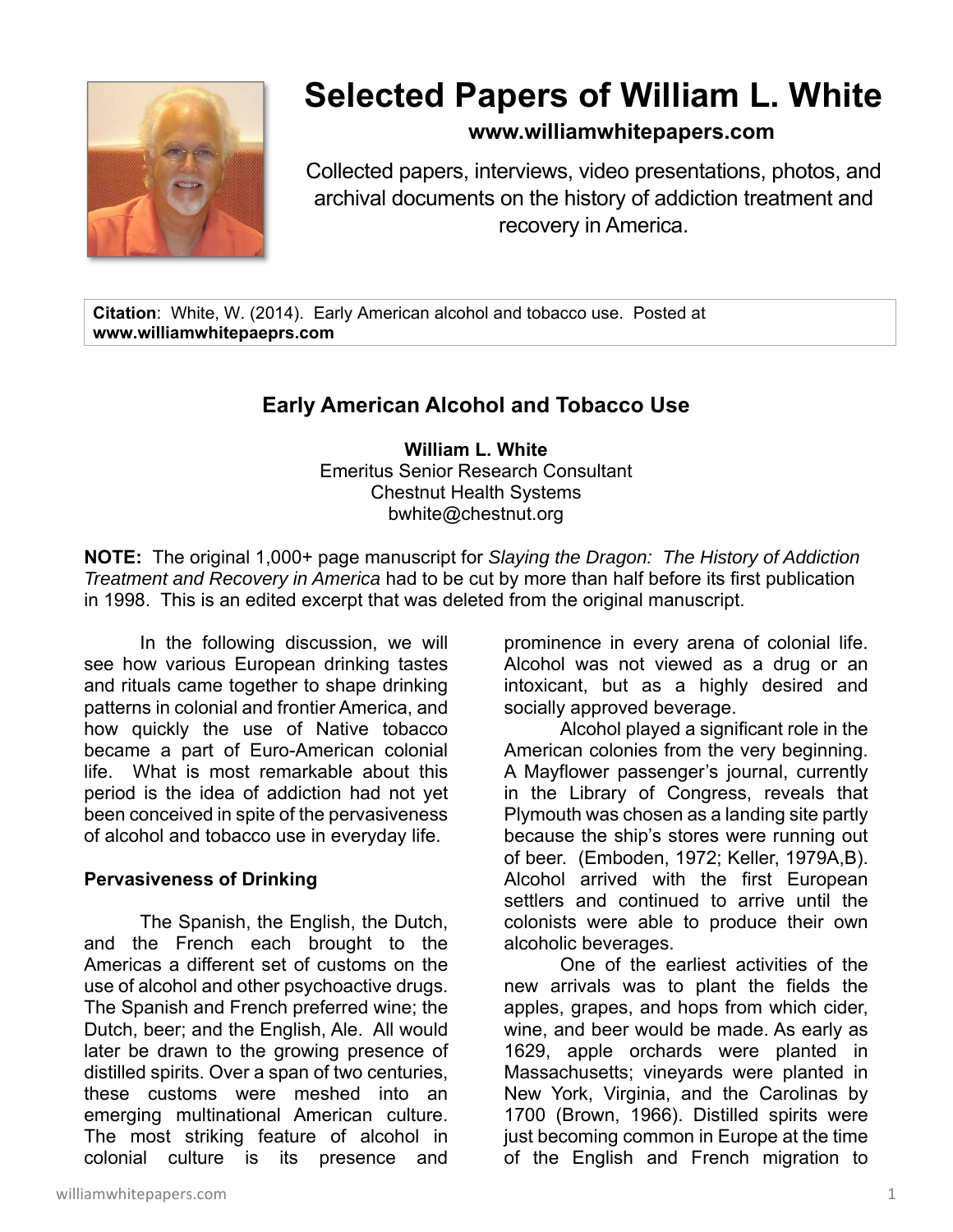America, and their popularity in America would contribute to a shift in the new republic's perception of alcohol.

There was much alcohol use and little sustained concern about alcohol misuse in the first 150 years after European arrival in America. Alcohol was universally considered economical, wholesome, socially acceptable, and essential for good health. Water was not always safe to drink, and episodes of sickness from contaminated water gave that substance a questionable reputation. During this era, drinking water and offering water to guests were signs of bad social taste. Milk proved no better an alternative. It was not consistently available, it spoiled without refrigeration, and it could lead to milk sickness. The latter was caused by drinking milk from cows who had grazed on jimson weed. Abraham Lincoln's mother later died from milk contaminated in this way (Rorabaugh, 1979). Tea and coffee were available, but they were more expensive than alcohol. In colonial America, alcoholic beverages were the daily liquid staple that filled a void that no other beverage could fill. The English had their ale; the Dutch, their beer; and the French and Spanish, their wine. Alcohol was viewed as a food and a beverage, not as a drug.

Not only was alcohol considered safe, it was actually believed capable of preventing illness and curing minor discomforts. It was viewed as the "Good Creature of God"--a gift from the Almighty that could relieve sorrow, "give courage to the soldier, endurance to the traveler, foresight to the statesman, and inspiration to the preacher" (Keller, 1976). Men, women, and children drank alcohol. Pregnant women and nursing mothers were given mixtures of rum and milk to sustain their health. Children drank warmed alcoholic drinks with their meals, although they were expected to eat bread first (Steinsapir, 1983). Alcohol in colonial America was an important part of all social and business encounters and all community festivities.

The day began, was sustained, and ended with alcohol. Alcohol was a part of every meal, and of most interactions between morning and night. People drank at home, at work, and in the wider community. George Bungay described the ever-present nature of alcohol in American colonial life:

*Intoxicating drinks were used freely by old and young, rich and poor. . . . Weddings and funerals were excuses for the use of fermented and distilled drinks. A friendly call without a glass of something was thought of with a chill. A cupboard without a bottle was more deplored than one without bread. Liquor of all kinds was used freely in the hay and harvest field. At bees, raisings, trainings, and elections the burning fluid had free course. When the minister made a call upon his parishioners he was treated, and the dram was considered the seal of hospitality. The doctor found use for it constantly in his compounds, and he was not averse to using at least a part of his own medicines. The lawyer deemed it no discredit to "wet his whistle in court," and there was often more spirit than eloquence in his appeals. Contracts were baptized with beer and brandy, and apprentices were expected to begin to drink when they began to work at their trade, and some of them became adept in the former before they had mastered the latter* (Bungay, 1881, pp 103- 104).

All social calls and business meetings called for alcohol. It is no wonder that the colonial preacher, doctor, and salesperson moving from home to home came to be particularly vulnerable to the excesses of drink. Every greeting involved alcohol, and turning down a drink was a social offense.

Alcohol was part of the most casual social intercourse. Stores provided an open jug to restore the weary shopper. Alcohol was the centerpiece of weddings, funerals, christenings, ordinations, barn-raisings, holidays, and all other celebrations and festivities. Alcohol was highly integrated into the social rituals of soldiers in the colonial militia--a fact that alarmed the likes of Dr. Benjamin Rush and George Washington.

Alcohol was the centerpiece of work--a part of the workday itself. All workers expected that strong drink would be provided as a source of refreshment during the workday,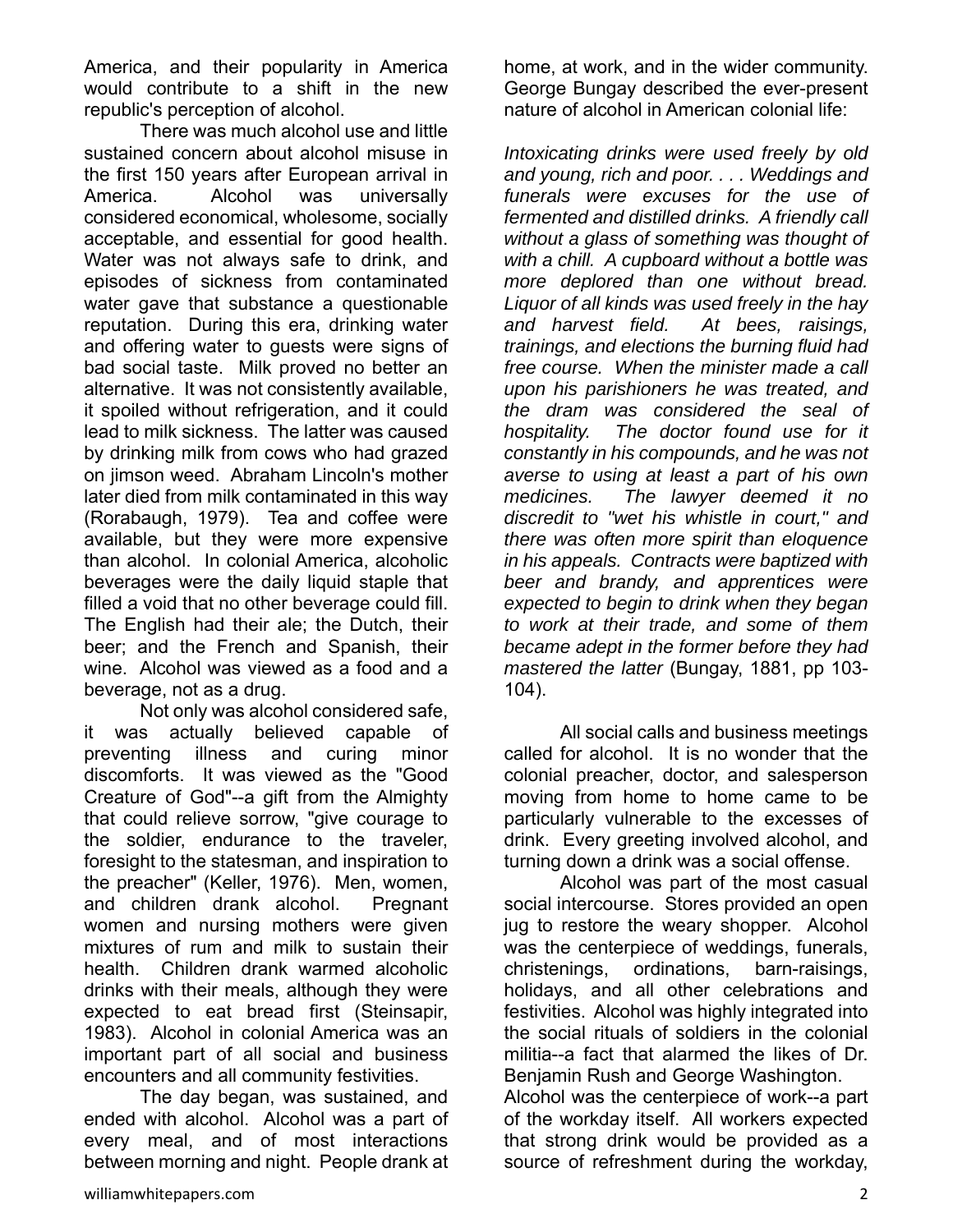and wages were often paid, at least in part, in alcohol (Peeke, 1970). When a government house was built in Albany, New York in 1656, 6% of the total cost of the building was for alcohol for the workmen (Staudenmeier, 1985).

George Washington's contract for payment of his gardener included the following provisions: "four dollars at Christmas with which he may be drunk for four days and nights; two dollars at Easter to effect the same purpose. . ." (Quoted in Kobler, 1973, p.16). Workers drank particularly heavily on weekends, and they often spontaneously declared Mondays a holiday in order to keep their binges going. These impromptu holidays were referred to as "Saint Monday" or "Blue Monday" (Steinsapir, 1983, p. 14).

 Actions to temper alcohol consumption in the workplace were slow in coming. For the most part, they were limited to the occasional policy declaring that wages for the day could be withheld if a worker was judged drunk. (Staudenmeir, 1985) In the 1640s, a Boston proposal to cut off alcohol rations for workers led to one of the first labor strikes in the United States. The workers won back their 11 a.m. and 4 p.m. alcohol breaks. When a 1672 Massachusetts law was passed prohibiting the payment of wages in alcohol, it sparked a similar strike (Austin, 1978, p. 98). When discussions arose in 1724 regarding the financial injury to employers caused by alcohol-impaired iron workers, the Pennsylvania legislature outlawed the sale of distilled spirits within two miles of any iron works (Prendergast, 1987, p. 30). Only isolated reports such as these show any concern about alcohol abuse in the workplace before the Revolutionary War.

The amount of alcohol that the average colonial citizen could drink each day was illustrated in a description in William Black's diary. This is what Black was served on a trip to Philadelphia in 1744:

*. . . cider and punch for lunch; rum and brandy for dinner; punch, Madeira, port and sherry at dinner, punch and liqueurs, with the ladies; and wine, spirit and punch till* 

*bedtime; all in punch bowls big enough for a goose to swim in*. (Taussig, 1928, p. 225)

The tavern, first known as an "ordinary," became the center of social life in colonial villages. Community life often centered in the tavern's "great room," with its large fireplace, sanded floors, tables, chairs, and an occasional writing desk. The tavern was an institution so central to community life that some of the earliest colonial laws were designed to encourage its development (Popham, 1978).

People traveled from place to place in horse-drawn stages, moving at ten miles an hour from village tavern to village tavern, each place offering a brief rest and alcoholic refreshment. Passengers often treated the coach driver to alcoholic drinks at each stop, with little apparent concern for any effect this might have on their personal safety (Earle, 1900). John Hull Brown reports that drivers could be fired for only two offenses--being late and being drunk--and that most lost their jobs due to the latter (Brown, 1966).

In addition to lodging, food and liquid refreshment, the tavern served as the center of colonial social, economic, and political life. It was the location of town meetings, military recruitment, business transactions, political organizing, auctions, dances, dramatic plays, and animal shows--the forerunner to the American circus. Where the law allowed, entertainment included bowling, billiards, shuffleboard, and cards (Grimes, 1993). Taverns also served as post offices, and many served as temporary jails. Breaking a colonial law could lead one to be sentenced to a "respectable tavern." At times taverns also served as hospitals, military headquarters, barracks, courtrooms, and auction houses (Brown, 1966).

The colonial church did not play a strong role in suppressing the alcohol traffic or in discouraging drinking among its members. Contrary to what one might expect for the early Puritans, they saw alcohol as God given and believed that only the excessive use of this gift was a sin. Alcohol was integrated into most church functions, and excessive drinking was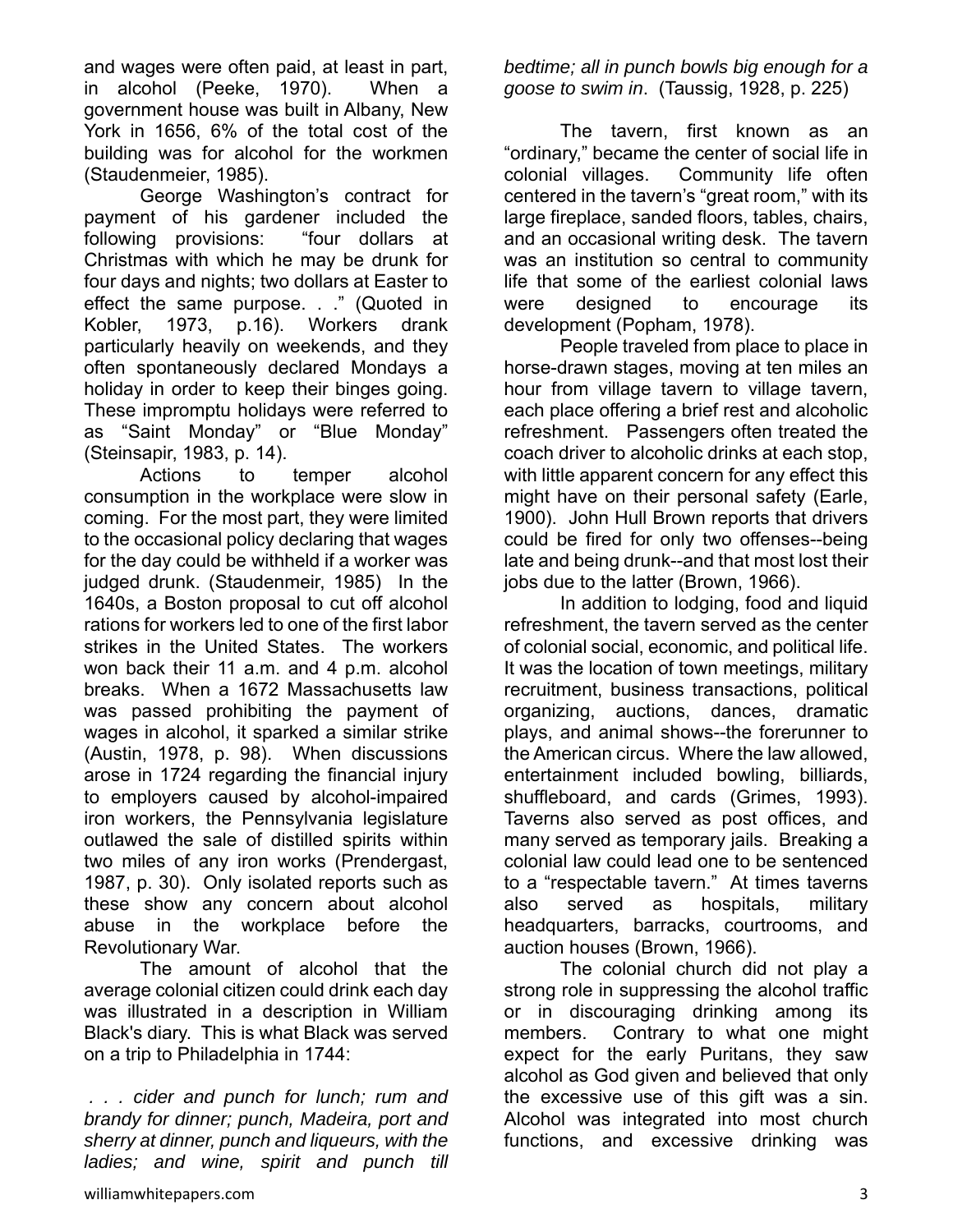common at weddings, funerals, and church council meetings.

The tavern played an important role in colonial church life. Sunday services usually consisted of a long prayer and sermon in the morning, a noon break, and then more prayers and another sermon in the afternoon. The tavern providing a warm resting place to replenish oneself before returning to the often-unheated church meeting house. Drinking between these sessions was common, and it was not frowned on until the years of the temperance revival. Some early licensing laws required that the tavern be located close to the church meeting hall, to ensure that people would have access to rest and refreshment between religious meetings (Taussig, 1928).

One of the days in the life of the church most closely associated with alcohol consumption was ordination day. This day was so special that even a special "Ordination Beer" was brewed for the occasion. We can see the extent of drinking at this time in a bill for the ordination of Rev. Joseph McKean of Beverly, Massachusetts in 1785. The bill included charges for:

30 bowls of punch and 10 bottles of wine before the meeting 44 bowls of punch at the dinner 18 bottles of wine 8 bowls of Brandy (Taussig, 1928)

The Ministers' acceptance of, and participation in, colonial drinking practices may have been influenced by the fact that taxes on alcohol were often used to support religious activity. In South Carolina, for example, alcohol taxes built parsonages and paid the salaries of ten ministers. It wasn't until 1673 that the Reverend Increase Mather became one of the first to preach against the sin of drunkenness—a subject he addressed in two sermons that year (Taussig, 1928, Cherrington, 1920).

Alcohol was as much a part of America's early colleges as it was of the wider community. Early American colleges such as William and Mary were often supported by duties paid on alcohol and tobacco. Perhaps as a sign of appreciation,

alcohol flowed as freely on the college campus as it did in the workplace. Alcohol use by students and faculty was an accepted and expected part of early social life at Harvard and Yale. At commons tables on the campuses, hard cider was passed from student to student in two-quart tankards (Brown, 1966). Students were discouraged from using distilled spirits, though, and encouraged to be moderate in their use of cider, beer, and wine.

College faculty were well known for imbibing and over-imbibing. At least one report from the colonial era complained that the professors were "drunken, quarrelsome and ignorant of the subjects they professed to teach" (Peeke, 1970, p. 41). This broad acceptance of alcohol on many campuses continued into the late 1700s (Warner, 1970).

Alcohol also played a central role in the political life of the colonies. Not only was alcohol the beverage of choice in most political meetings, but its purchase and distribution (called "treating") was the primary means of political campaigning. When twenty-six-year-old George Washington was a candidate for the Virginia House of Burgesses in 1758, his highly successful campaign consisted primarily of expenses for more than 120 gallons of various alcoholic beverages. Many early American political leaders were in the booze business. Washington operated a distillery that produced whiskey and a variety of brandy products, and Jefferson operated a rye distillery (Taussig, 1928; Grimes, 1993). In the 18th century alcohol was considered so valuable that it actually served as a unit of exchange, in place of money. Following the collapse of the continental currency in 1780, whiskey, tobacco, and the skins of animals served as the only recognized currency of exchange. In places like Lexington, Kentucky, even tithes and donations to the church were payable in Whiskey (Peeke, 1970; Tyler, 1944).

 Alcohol was woven into the very social fabric of a developing colonial society- -a fact well illustrated by Benjamin Franklin's treatise, *Drinker's Dictionary*, in which he defined some 235 colonial terms to describe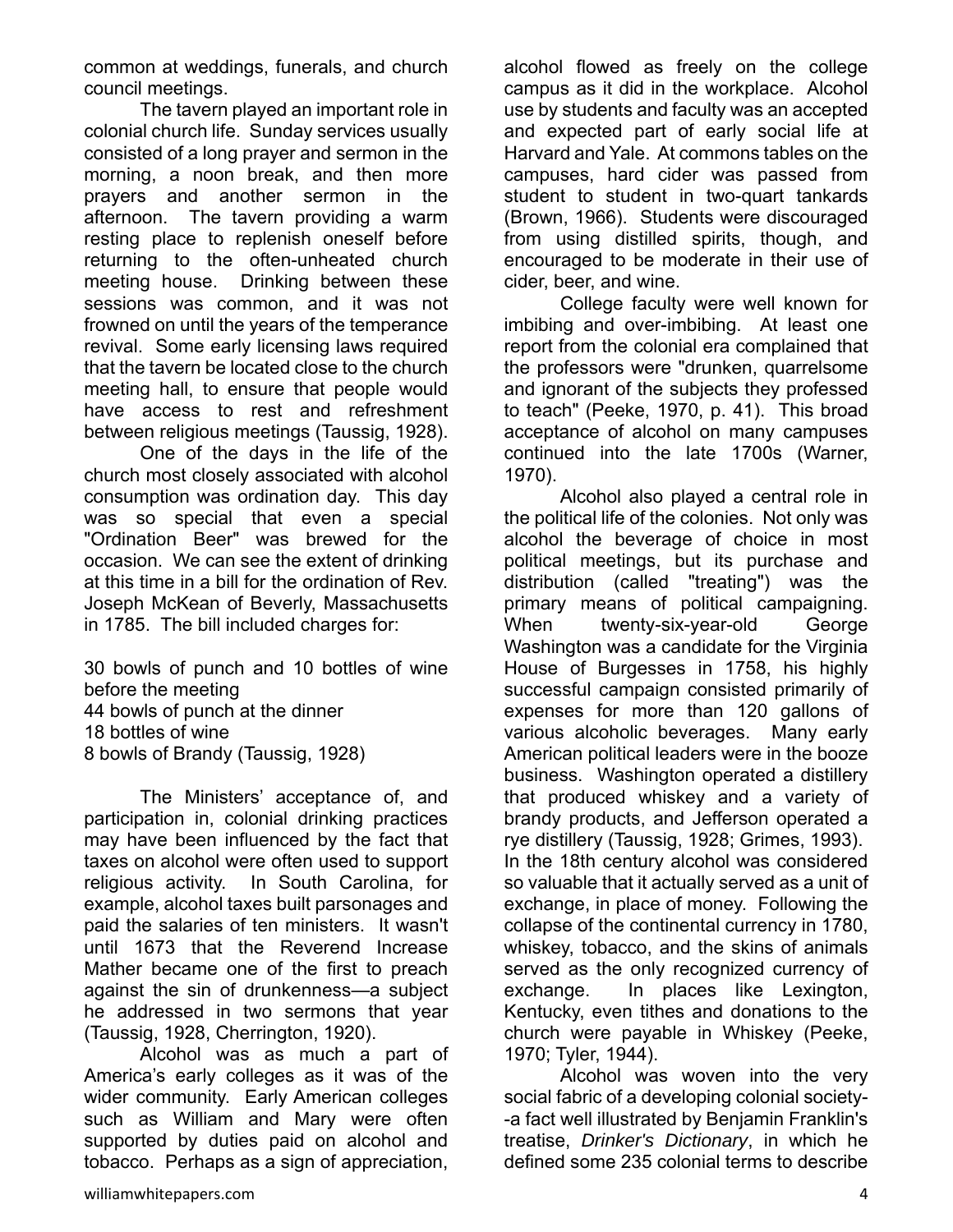drinking, drinkers, and intoxication. (Some terms, such as "tipsy," continue in common use.)

#### **The Evolution of Alcoholic Drinks**

Alcoholic beverages and drinking tastes grew and changed over time. During the earliest colonial days, tastes ran to beer, hard cider, ale and wine--beverages that could be made from harvested grains and fruit. Cider, a thick fermented substance with a high (7%) alcohol content, was by far the most common alcoholic beverage consumed by the early colonists. Men, women, and children drank cider at every meal and between meals. Cider distilled into "applejack" was quite strong, and was known to create "apple palsy" in those who were too fond of the substance (Lender & Martin, 1982).

Beer was brought over on the Mayflower, then made from the hops that grew wild in New England. Captain Sedwick built the first American brewery in the Massachusetts Bay Colony in 1637 (Proctor, 1984). Beer was particularly popular in New York and Pennsylvania. Beer containers were marked with one, two, or three "Xs" to show their alcoholic content. Beer drinking increased slowly as Americans became better at growing barley and mastered the art of brewing.

As early as 1621, vine growers from France taught Virginians the art of grape cultivation. (Taussig, 1928, p. 26). Wines were produced from just about every kind of fruit or vegetable: carrots, celery, dandelions, tomatoes, onions, and berries of every variety. Wine was, however, primarily a drink of the wealthy.

In his social history of American alcoholic drinks, William Grimes (1993) reports that the first distilling of grain into alcohol in America took place on Staten Island in 1640. Distilled spirits, generally referred to as "aqua vitae," were first available in the form of brandy. Many New England settlers immigrated with small stills called "lambecs," which they used to produce various liquors. Rum trade with the

West Indies began in 1659, and domestic distilleries opened in the early 1700s.

Slave ships brought molasses to the colonies, and distilleries were opened to turn the rich brown syrup into rum. By the beginning of the 18th century, the distillation of rum had grown as important to the colonial economy as the drinking of rum had become to colonial social life. The most popular colonial rum drink was called flip. Flip was a mixture of strong beer sweetened by sugar, molasses or dried pumpkin and then mixed with rum (and sometimes with eggs and cream). Into this mixture the colonials thrust a hot poker, called a loggerhead, which set the mixture bubbling and gave it its highly prized burnt taste. Flip was served in glass tumblers that could hold several quarts (Taussig, 1928; Grimes, 1993).

Punch--a mixture of rum, tea, sugar, lemons, and water--competed with flip as the most popular colonial drink. The colonials drank their Punch out of a common bowl passed from person to person. A drink called Black Strap, made from rum and molasses and other now-forgotten ingredients, was also quite popular. So were Grog (unsweetened liquor and water) and Sling (a mixture of gin, water, sugar, and lemon). Another popular drink was Toddy, a mixture of rum, hot water, and sugar.

Rum dominated American drinking tastes until whiskey made from native grain replaced it in the early part of the 19th century. Both drinks came to overshadow beer, cider, and wine. Whiskey and other distilled drinks were often referred to as "strong water" or "hot water." By 1807, 40 distilleries were in operation in Boston, compared to only two breweries. Distilleries began to appear wherever concentrations of people lived or worked (Brown, 1966).

The arrival of distilled alcohol in America also saw the introduction of the cocktail--liquor mixed with substances ranging from sugar, bitters, or water to a variety of juices and spices. In 1806, a newspaper editor, answering a reader's question about the meaning of the term cocktail, suggested that this new fashion in drink was highly useful to politicians, because anyone who had swallowed a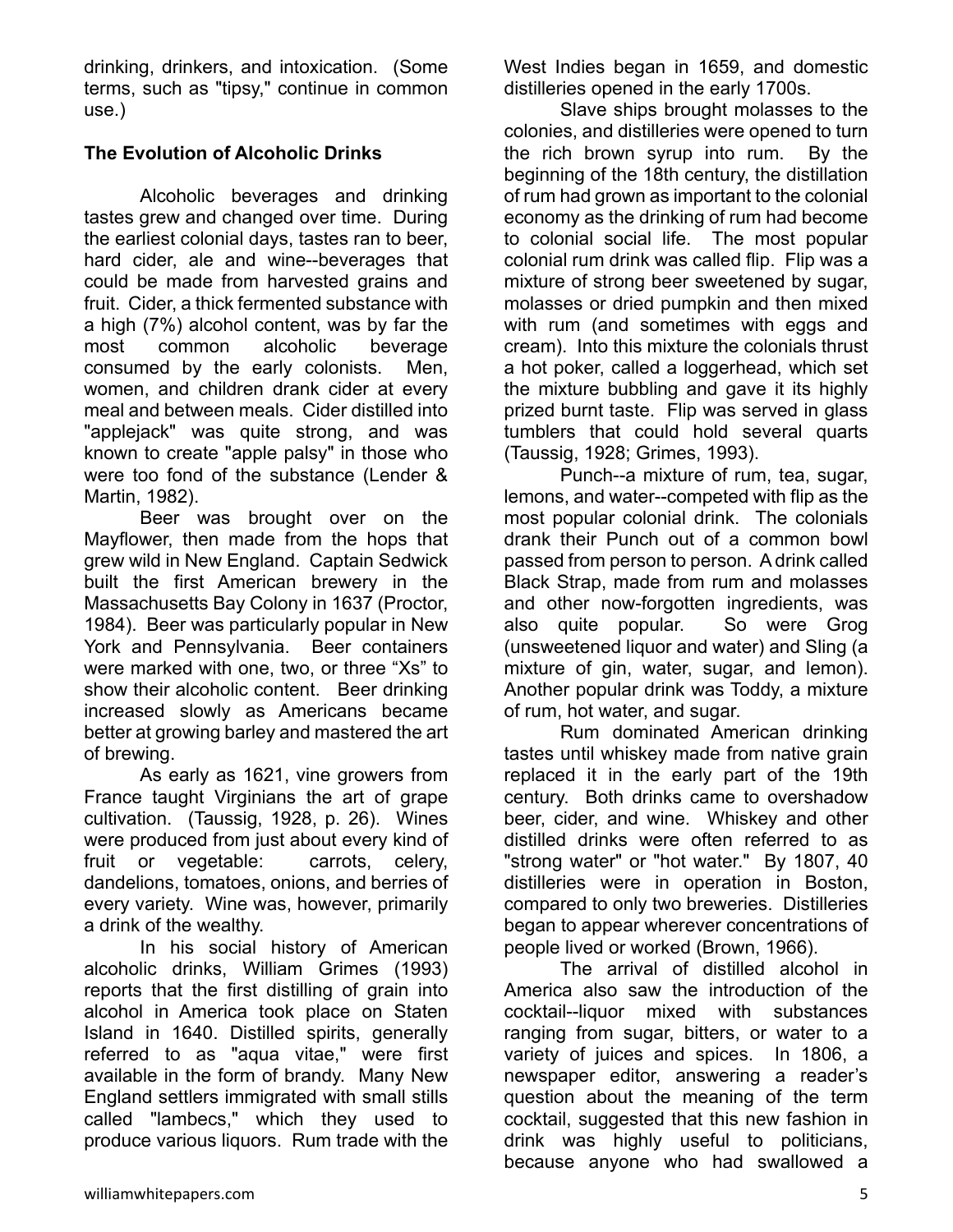cocktail was ready to swallow anything else (Grimes, 1993).

Distilled spirits changed the course of alcohol in American history. Grain was readily available, easy to convert to alcohol, inexpensive, and easy to transport. These conditions all contributed to the popularity of distilled spirits in the movement toward the westward frontier. Perhaps more than any other factor, the shift in drinking preference from beer and cider to hard liquor transformed colonial drinking customs and gave rise to a significant drinking problem within the culture.

#### **Alcohol and the Revolutionary War**

 Alcohol played a role in starting the Revolutionary War and influenced the way the War was fought. Rum was an inseparable part of the economic foundation of the New England colonies, and the Southern colonies depended on the health of the New England Rum trade for their supply of slaves. If they had been enforced strictly, the English acts that threatened this economy--the Molasses Act of 1733, the New Molasses Act of 1763, the Sugar Act of 1764-- would have threatened the very survival of the colonies. It was in the colonial taverns that the growing tension between England and the colonies broke into the fiery rhetoric of revolution. The tavern became the seat of political unrest and the birthplace of organized opposition to the perceived tyranny of King George III.

The Revolutionary War stimulated an increase in colonial production of alcohol. The shipping that had brought foreign beers, wine, and West Indian Rum was cut off, creating a vacuum that brought many newcomers into the brewing and distilling trades. The lack of foreign competition also made the domestic alcohol trade far more profitable during the war (Dorchester, 1884). Each colony gave its militia the alcohol that made up the soldier's "grog ration"--onefourth to one-half pint of whiskey a day, and the Continental Congress sometimes granted extra rations of spirits to boost morale. Soldiers also purchased alcohol from the settlers who sold their wares around military camps. Soldiers in the Revolutionary War were much more concerned when they ran short of alcohol than when they ran out of food or ammunition. General Washington himself expressed concern about the periodic shortages of rum. In a plea for more reliable provisions, he noted that "The benefits arising from the moderate use of strong Liquor, have been experienced by all Armies and are not to be disputed" (Quoted in Getz, 1978, p. 39).

Some historians have marveled at the amount of alcohol consumed by the Continental Army. Some suggest that the only reason America managed to win the Revolutionary War was the fact that the British troops were equally inebriated.

 It is also worth noting that alcohol played a part in the new republic's first domestic emergency. During Washington's first months in office, a financial crisis led the new Congress to pass a tax on whiskey to raise needed revenue. By 1794, public protests of the new tax had escalated to rioting in western Pennsylvania. Tax collectors were tarred and feathered, and their homes were burned. Washington's response was quick and decisive. When efforts to reason with the farmers failed, he sent in militia ordered to arrest anyone who failed to comply with federal law. The Whiskey Rebellion marked the first challenge to the new government's will and authority, a test that it successfully passed (Fleming, 1975).

What is most remarkable about this period of American history--in light of the quantities of alcohol that were being consumed virtually everywhere in the new culture--is the fact that drinking was not considered a significant problem. (Clark, 1976).

#### **Frontier Drinking**

The American frontier was a line that moved westward across the continent over a period of three centuries. Each movement of this line was marked in turn by the entry of explorers, trappers, mountain men, cowboys, miners, soldiers, and settlers into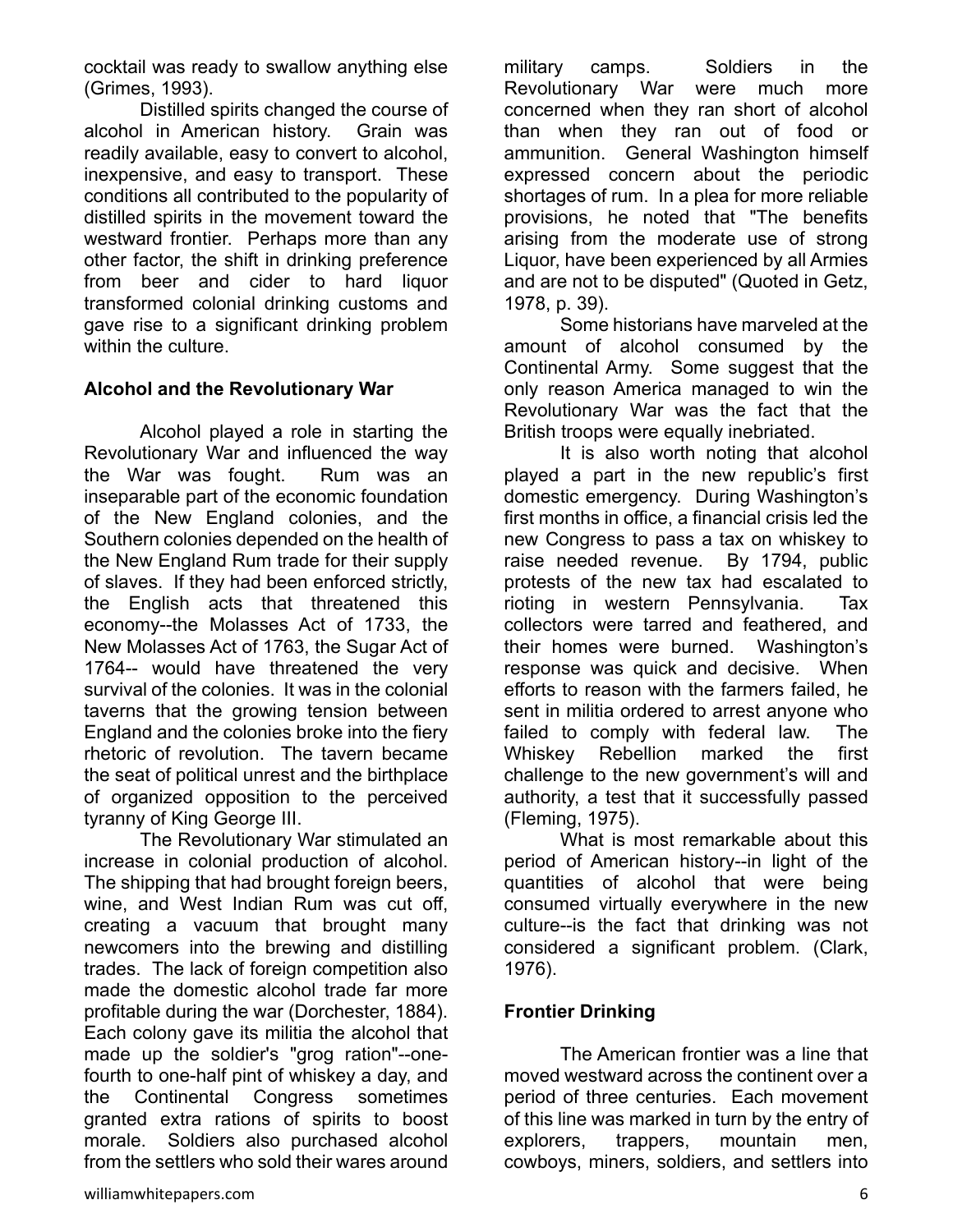areas previous occupied only by Native People.

By the beginning of the 19th century, the frontier was pushing its way westward across the Mississippi. The western migration intensified at mid-century. The great mining era lasted for fifty years after the discovery of gold in California in 1848. The great cattle drives of 1865 through 1890 brought 40,000 men west working as cowboys. Millions of longhorn cattle were driven from Texas to the railroad towns of Kansas as America's beef cattle industry rose in the Southwest.

Allan Winkler (1968) has given us a detailed picture of the role alcohol played among early frontier people. Trappers, cowboys, and miners lived hard, lonely lives unrestrained by social convention. From time to time they relieved this isolation with visits to "rendezvous"--places where they drank, fought, gambled, and coupled with prostitutes in unrestrained fashion. Binge drinking, episodic but explosive, became the dominant pattern of alcohol use.

 Certain characteristics of the people who migrated westward made them particularly vulnerable to problems with alcohol. The West was filled with men described by Mendelson and Mello (1985) as "unemployed, unemployable, rootless, and alienated." These men alternated between monotonous work and explosive bouts of communal drinking. Products like "San Juan Paralyzer" and towns with names like "Delirium Tremens" were testimony to the consequences of this pattern of binge drinking. Whiskey was the drink of choice; Beer did not become popular in the West until after 1870.

 The saloon was the central institution in the towns that sprang up in America's Westward migration. The saloon often served as town hall, court house, post office, restaurant, hotel, and brothel. Baumohl (1986) described the saloon as a sort of "community living room" where one went for information, jobs, and pleasure. Saloons were particularly rowdy places on Saturday nights, when miners and cowboys would collect their weekly pay and blow most of it on the booze, gambling tables, and prostitutes offered by the saloon to relieve the past week's deprivations. While the functions of the colonial tavern and the saloon overlapped, the saloon's association with excessive drinking, gambling, prostitution, crime, and political corruption would make it a prime target for reformers (Winkler, 1968; Popham, 1978).

Pioneer farm families helped temper the unrestrained individualism of the trappers, cowboys, and miners. But in many frontier towns, it would be decades before the more temperate ways of the settlers and traveling preachers would have much influence on drinking patterns. Even then, it was not so much that the earlier arrivals were converted by this new sense of community: they simply moved west when they felt crowded. Those left behind built community institutions--churches, schools, local governments, and jails--that promoted more temperate values related to drinking. When larger numbers of women and children arrived in an area, its climate tended to shift toward more moderate drinking practices, and toward less of the theft and violence that so often accompanied the early binge drinking patterns (Mendelson and Mello, 1985; Winkler, 1968).

This is not meant to imply that the western settlers were teetotalers. The settlers did not eliminate drinking; they merely changed the common drinking patterns. Drinking whiskey every day was acceptable. Whiskey flowed freely at house raisings, corn huskings, weddings, and other communal gatherings. Whiskey was also the primary medicine for physical and emotional complaints. The western settlers viewed alcohol in a positive light, but they expressed strong disapproval of drinkinspired disorderly conduct.

 As order was established, community by community, the once-dominant pattern of explosive binge drinking gradually faded. The influence of the temperance movement also spread westward, carried by itinerant preachers who brought its message to their western camp meetings. As permanent churches were established, they had a consistent moderating influence on community drinking--even though drinking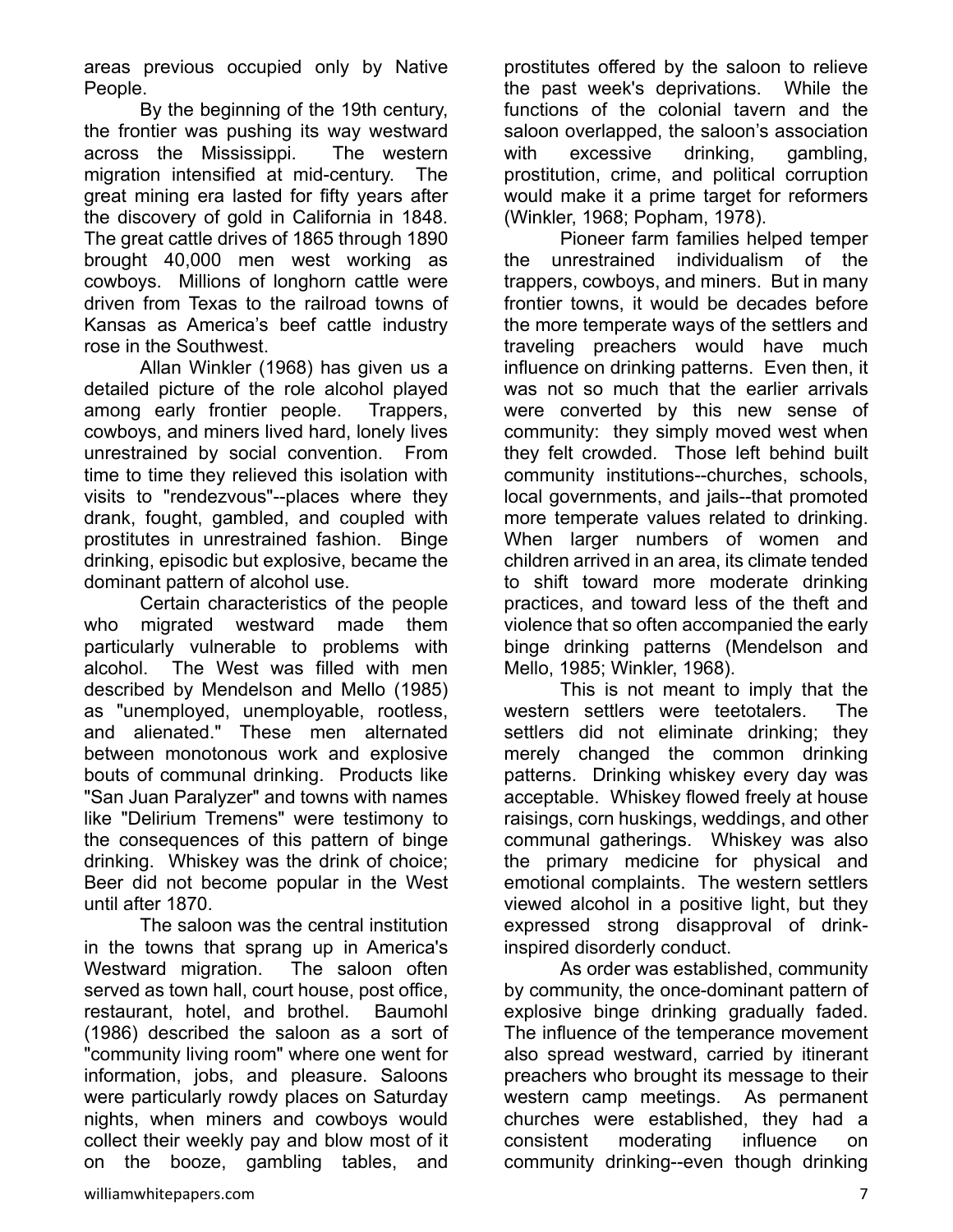was a normal part of many church activities (Winkler, 1968). As the temperance movement gained ground, however, more and more of these churches picked up the banner of total abstinence.

#### **Tobacco in Colonial America**

There is no drug "epidemic" in human history that compares with the spread of tobacco from North America across the world. Fifty years after Native People introduced Columbus to tobacco, the practice of smoking tobacco had reach nearly every corner of the world. By 1614 there were 7,000 tobacco shops in London (Taylor, 1949). Tobacco's spread was unrelenting and unstoppable, in the face of every kind of condemnation, prohibition, and punishments that could include the torture of having one's nose slit (Wagner, 1971). Secular and religious leaders alike were powerless to check this drug's movement across the globe.

The early exposure of European explorers to tobacco left a trail of interesting tales. For example, the modern discovery of the addictive nature of nicotine should not be surprising in light of 15th-century accounts of smoking. De las Casas, who reported on Columbus' encounters with tobacco smoking, noted the following response after he reprimanded the Spanish explorers for smoking:

. . . *they answered that it was not in their power to refrain from indulging in the habit*. (Quoted in McKenna, 1992, p. 195-196)

While De las Casas was describing what we know today as addiction, it would be almost three centuries before America had a concept of addiction that allowed us to understand this loss of personal will power.

 Fernandez de Oviedo y Valdes' 1526 account of his travels with Columbus reports the smoking practice among Native People and its spread to others. He notes, "I am aware that some Christians have already adopted the habit, especially those who have contracted syphilis, for they say in their state of ecstasy caused by the smoke they no longer feel their pain." Oviedo concludes his account of smoking with the prophetic words: "It seems to me that here we have a bad and pernicious custom" (Corti, 1932, p. 41-42).

Rodrigo de Jerez is thought to be the first European who adopted the smoking habit and took it with him on his return to Spain. When citizens in his native land saw smoke pouring from his nose and mouth, they immediately took it as a sign of demonic possession. A priest referred the matter to the Inquisition, which resulted in Jerez's imprisonment. When he was released a few years later, he discovered that his countrymen were now routinely using the very substance for which he had been imprisoned (Corti, 1932).

As tobacco spread to Europe and beyond, the potential commercial value of this product became clearly evident. John Rolfe established the first tobacco plantation in 1612 in Jamestown, Virginia, and within another 40 years tobacco had become the principal export of the American colonies. Its popularity led to an increased demand for slaves in Virginia to cultivate and harvest the plant (Maisto, et. al., 1991; Emboden, 1972). Tobacco was such a significant source of income for the colonies that it actually served as money. Fines for drunkenness were often charged in pounds of tobacco, as were purchases of highly valued goods and services. Early 17th-century Virginia was plagued by an abundance of men and a shortage of womenCa problem that could be solved by encouraging women to move from England to Virginia, where they would work as servants and serve as wives. The fee that planters charged to recruit and import each woman was 120 pounds of tobacco (Taylor, 1949). Church attendance was also mandatory in Virginia during this period. Anyone guilty of failing to attend Sunday services was fined one pound of tobacco (Schlesinger, 1993).

Tobacco use became common among women as well as men in the colonies. Colonial women were reported to smoke (pipes) throughout the day and in bed. This practice continued well into 19th century, when the wives of Andrew Jackson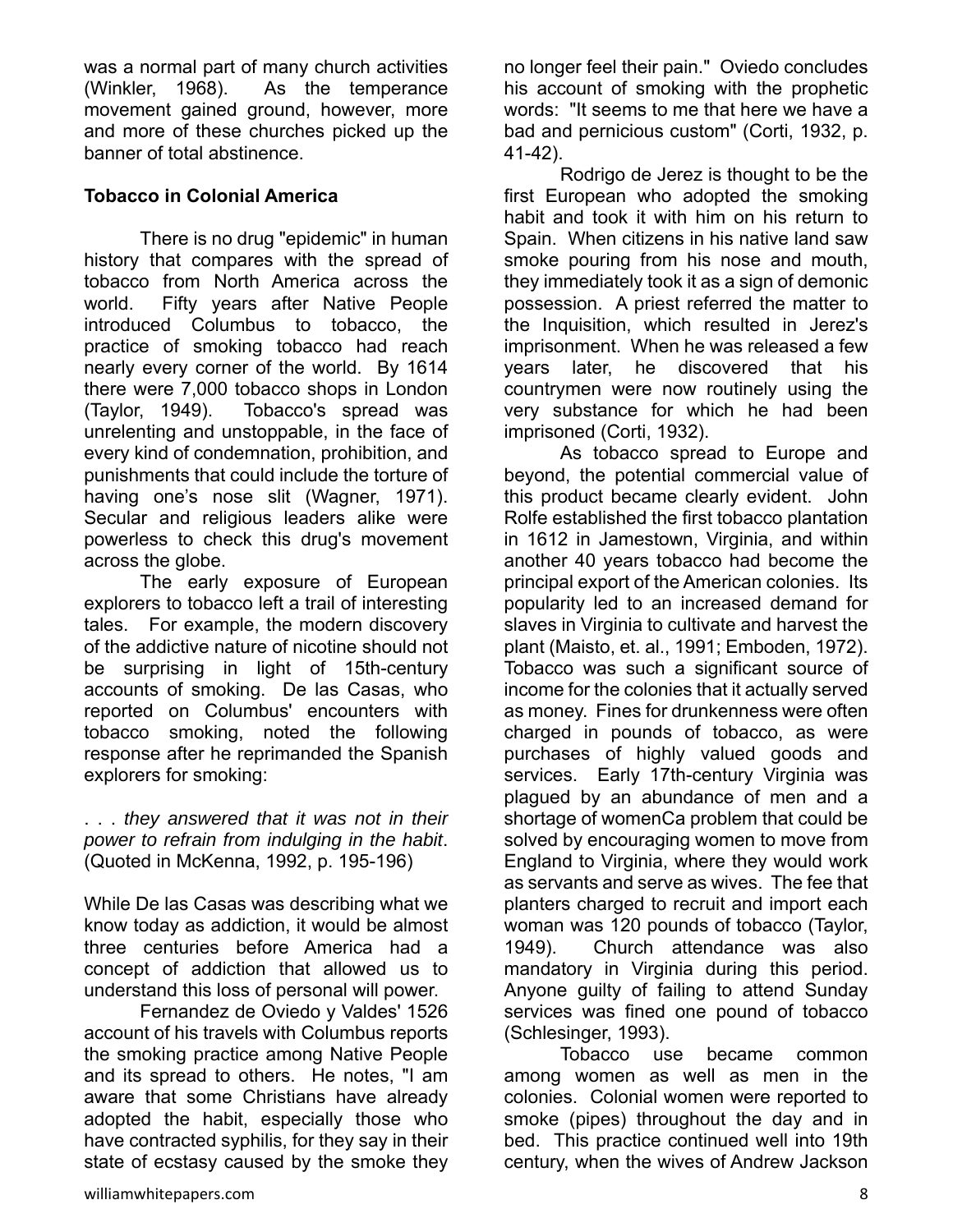and Zachary Taylor smoked pipes in the White House (Heimann, 1960).

#### **The Use of Tobacco in Medicine**

Native American belief in the healing qualities of tobacco were adopted by the colonists. Tobacco was considered an effective treatment for a broad spectrum of disorders. It was introduced into European medicine as early as the 16th century by the Spanish physician Francisco de Monardes, who recommended tobacco as a cure for syphilis (Maurer and Vogel, 1973). In America, tobacco was exposed to the body in every conceivable manner. Tobacco ashes, leaves, and oils were applied to the skin. Tobacco ashes were used to clean teeth. Tobacco juice was placed in the ears and eyes. Balls of tobacco were given orally, and tobacco snuff was inserted in the nose. Some physicians blew smoke into the mouths of their patients so that the smoke could reach other organs. Medicines made from the juice of boiled tobacco were given orally. Smoke or tobacco enemas were given in cases of intestinal disorder, and vaginal injections of these substances were used to treat gynecological disorders.

The first real challenge to the widespread role of tobacco in medicine came in 1798, when America's most prominent physician, Dr. Benjamin Rush, published his essay, Observations upon the Influence of the Habitual Use of Tobacco upon Health, Morals, and Property. Rush attacked the social and medical use of tobacco, noting that, among other problems, its use led to excessive drinking by creating a thirst that could not be quenched with water. (Woods, 1931).

The beginning of the end of tobacco's use in medicine came in 1828, when two Frenchman, Posselt and Reiman, isolated its primary ingredient. They christened this ingredient nicotine after Nicot, the French ambassador to Portugal who had championed the use of tobacco as a medicine. The isolation of nicotine allowed for more rigorous studies, in which the toxic and addictive properties of the drug could be discovered.

From 1830 to 1860, tobacco came under increasing attack from ministers and physicians who claimed that tobacco was responsible for crime, insanity, and sexual perversion and often led to more serious vices such as drunkenness. Although the medical use of tobacco faded in the mid-1800s, it would be almost another century before the toxic and addictive properties of tobacco were generally recognized in America (Maisto, et. al., 1991).

#### **References**

Austin, G. (1978). *Perspectives on the history of psychoactive substance use*. Rockville, MD: National Institute on Drug Abuse/U.S. Government Printing Office.

Baumohl, J. (1986a). Dashaways and doctors: The treatment of habitual drunkards in San Francisco from the gold rush to prohibition. Doctoral Dissertation, Berkeley, CA: University of California. (University Microfilms International, Ann Arbor Michigan).

Brown, J. (1966). *Early American beverages*. Rutland, Vermont: Charles E. Tuttle Company.

Bungay, G. (1881). *Pen portraits of illustrious abstainers*. NY: The National Temperance Society and Publications House.

Cherrington, E. (1925-1926). Ed. *Standard encyclopedia of the alcohol problem*, (Six Volumes). Westerville, Ohio, American Issue Publishing Company.

Clark, N. (1976). *Deliver us fro*m evil: An interpretation of American prohibition. NY: W.W. Norton & Company, Inc.

Corti, C. (1932). *A history of smoking*. NY: Harcourt, Brace & Company.

Dorchester, D. (1884). *The liquor problem in all ages*. NY: Phillips & Hunt.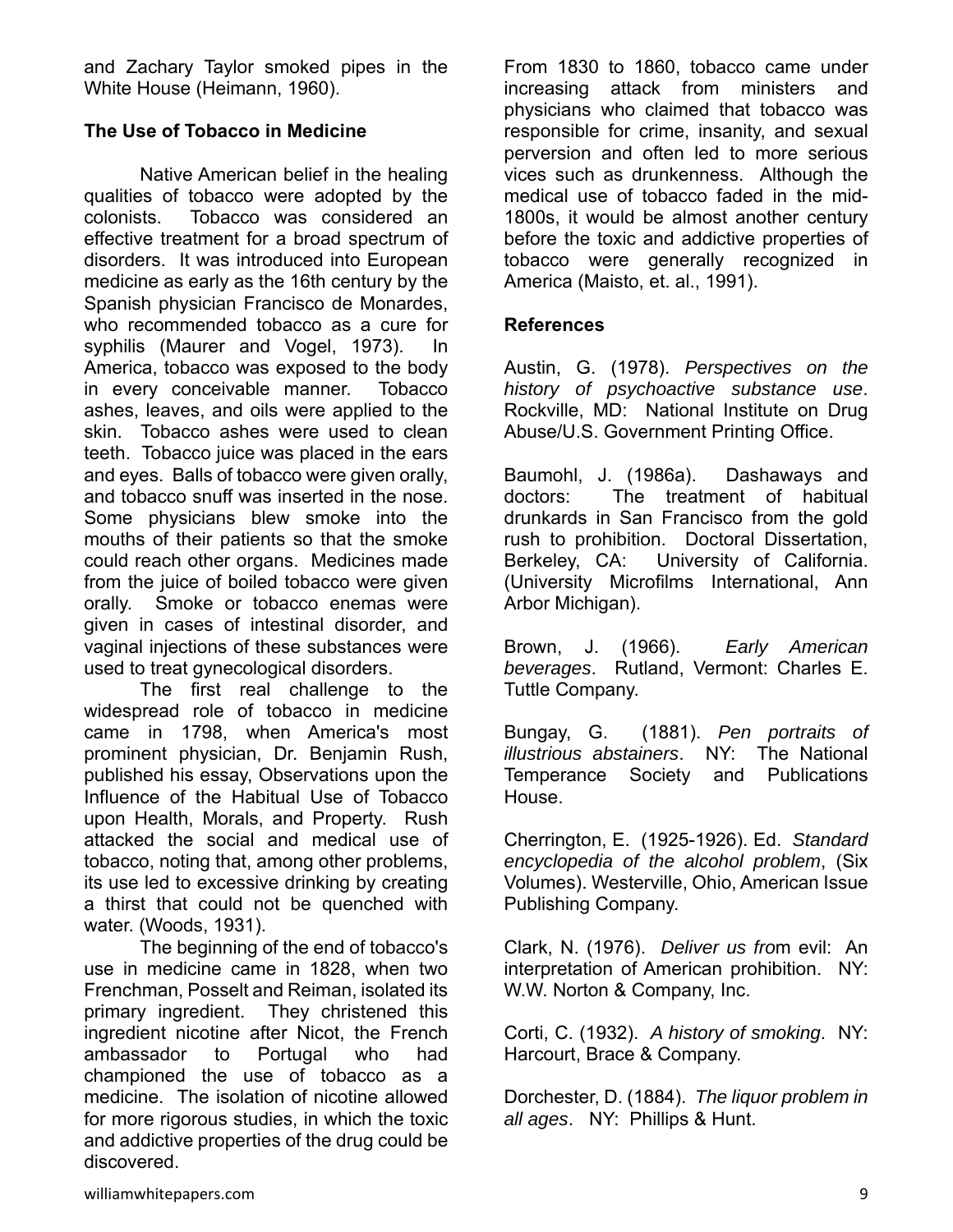Earle, A. (1969, 1900). *Stagecoach and tavern days*. NY: Dover.

Emboden, W. (1979). *Narcotic plants*. NY: Macmillan.

Fleming, A. (1975). *Alcohol: The delightful poison*. NY: Delacorte Press.

Getz. O. (1978). *Whiskey: An American pictorial history*. NY: David McKay Company, Inc.

Grimes, W. (1993). *Straight up or on the rocks: A cultural history of American drink*. NY: Simon and Schuster.

Heimann, R. (1960). *Tobacco and Americans*. NY: McGraw-Hill Book Company, Inc.

Keller, M. (1976). Problems with alcohol: An historical perspective. In: Filstead, W., Rossi, J. and Keller, M. *Alcohol and Alcohol Problems: New Thinking and New Directions*. Cambridge, MA: Balinger Publishing Company.

Keller, M. (1979A). A historical overview of alcohol and alcoholism. *Cancer Research*, 39, 2822-2829.

Keller, M. (1979 B). Mark Keller's history of the alcohol problems field, *Drinking and Drug Practices Surveyor*, 14(1), 22-28

Kobler, J. (1973). *Ardent spirits: The rise and fall of prohibition*. NY: Putnam.

Lender, M and Martin, J. (1982). *Drinking in America*. NY: The Free Press.

Maisto, S. Galizio, M., and Connors, G. (1991). Drug use and misuse. Fort Worth: Harcourt Brace Jovanovich College Publishers.

Maurer, D. and Vogel, V. (1973). Narcotics and narcotic addiction. Springfield, Illinois: Charles C. Thomas.

McKenna, T. (1992). *Food of the Gods*. NY: Bantam Books.

Mendelson, J. and Mello, N. (1985). *Alcohol: Use and abuse in America*. Boston: Little, Brown and Company.

Peeke, H. (1970). *Americana ebrietatis*. NY: Hacker Art Books (Reprint of 1917 edition).

Popham, R. (1978). The social history of the tavern. In: Israle, Y. et al., Eds. *Research Advances in Alcohol and Drug Problems*. NY: Plenum Press, 225-302.

Prendergast, M. (1987). A history of alcohol prevention efforts in the United States. In: Holder, H, Ed. *Control Issues in Alcohol Abuse Prevention: Strategies for States and Communities* (Supplement No. 1). Pp. 25- 52.

Proctor, R. (1984). History of drinking in America. *Southern Medical Journal,* 77(7), 886-892.

Rorabaugh, W. (1979). *The Alcoholic republic: An American tradition*. Oxford: Oxford University Press.

Schlesinger, A., Jr. (1993). *The Almanac of American History.* NY: Barnes & Noble.

Staudenmeier, W. Jr. (1985). Alcohol and the workplace: A study of social policy in a changing America. (Ph.D. Dissertation). St. Louis, MO: Washington University.

Steinsapir, C. (1983). The ante-bellum temperance movement at the local level: A case study of Schenectady, New York Ph.D. Dissertation: Rutgers University.

Taussig, C. (1928). *Rum, romance & rebellion*. London: Jarrolds, Publishers.

Taylor, N. (1949). *Narcotics: Nature's dangerous gifts*. NY: Dell Publishing.

Tyler, A. (1944). *Freedom's ferment*. NY: Harper and Row